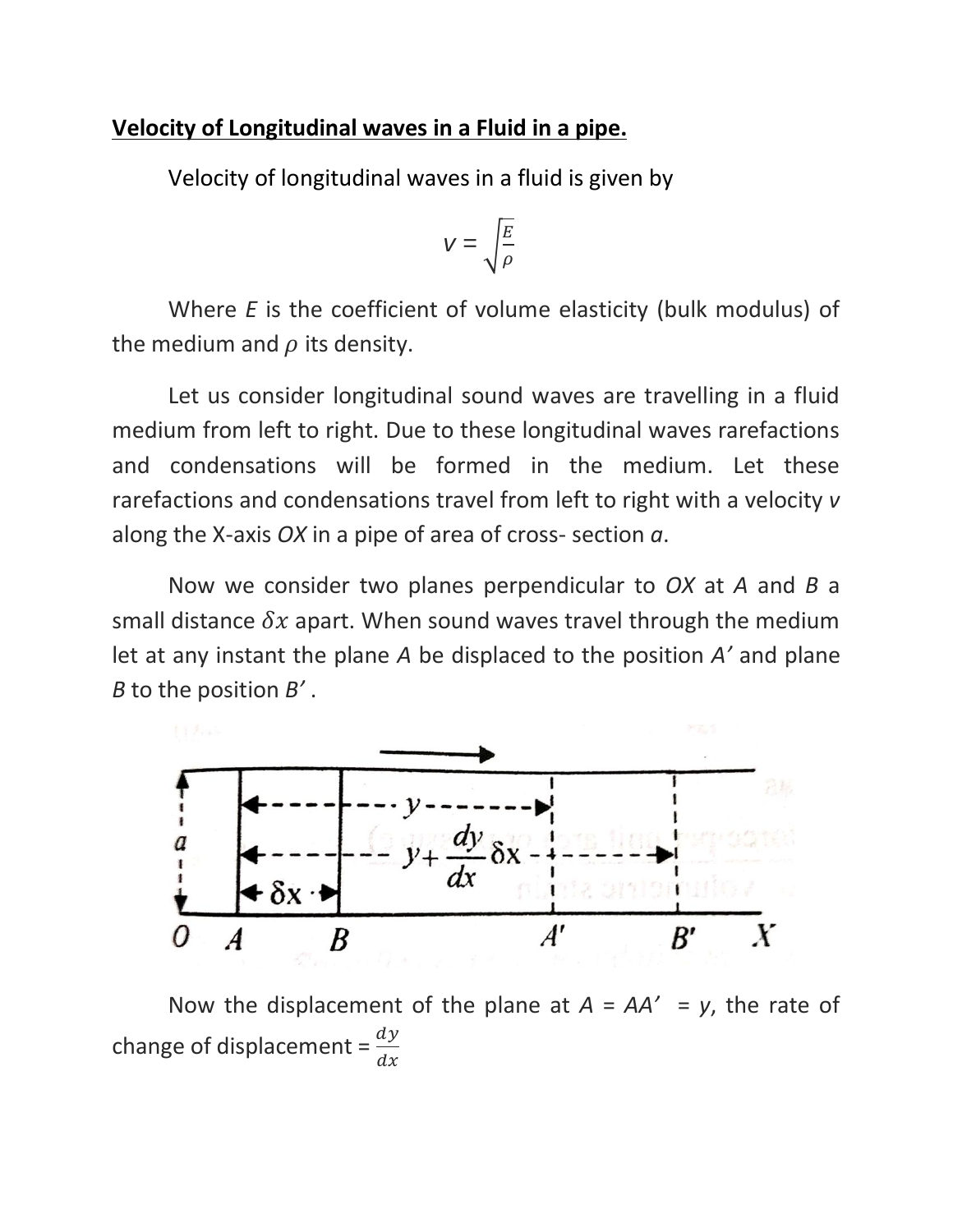$$
\therefore \qquad \text{Displacement at } B = BB' = y + \left(\frac{dy}{dx}\right)\delta x
$$

As the displacement of the plane *B* is greater than the displacement of the plane *A*, the distance *B'A'* is greater than *BA* by an amount given by

$$
Y + \left(\frac{dy}{dx}\right) \delta x - y = \left(\frac{dy}{dx}\right) \delta x
$$

- ∴ Change in volume  $a\left(\frac{dy}{dx}\right)$   $\delta x$  , original volume of the layer  $AB = a \, \delta x$
- ∴ Volumetric strain =  $a\left(\frac{dy}{dx}\right)\delta x$  $\frac{\frac{d}{dx} f(x)}{d\delta x} = \frac{dy}{dx}$  $dx$

Let *P* be the excess of pressure over the atmosphere at the plane A. Suppose the excess pressure varies with distance x at the rate  $\frac{dP}{dx}$ , then

Excess pressure at the plane  $B = P + \left(\frac{dP}{dx}\right) \delta x$ 

The excess of pressure at *A* and *B* act in opposite directions.

∴ The resultant pressure acting on the element *AB*

$$
= P + \left(\frac{dP}{dx}\right) \delta x - P = \left(\frac{dP}{dx}\right) \delta x
$$

Hence forcw acting on the element  $AB = a \left(\frac{dP}{dx}\right) \delta x$ 

∴ The mass of the element  $AB = a \, \delta x \, \rho$ , here  $\rho$  is the density of the medium.